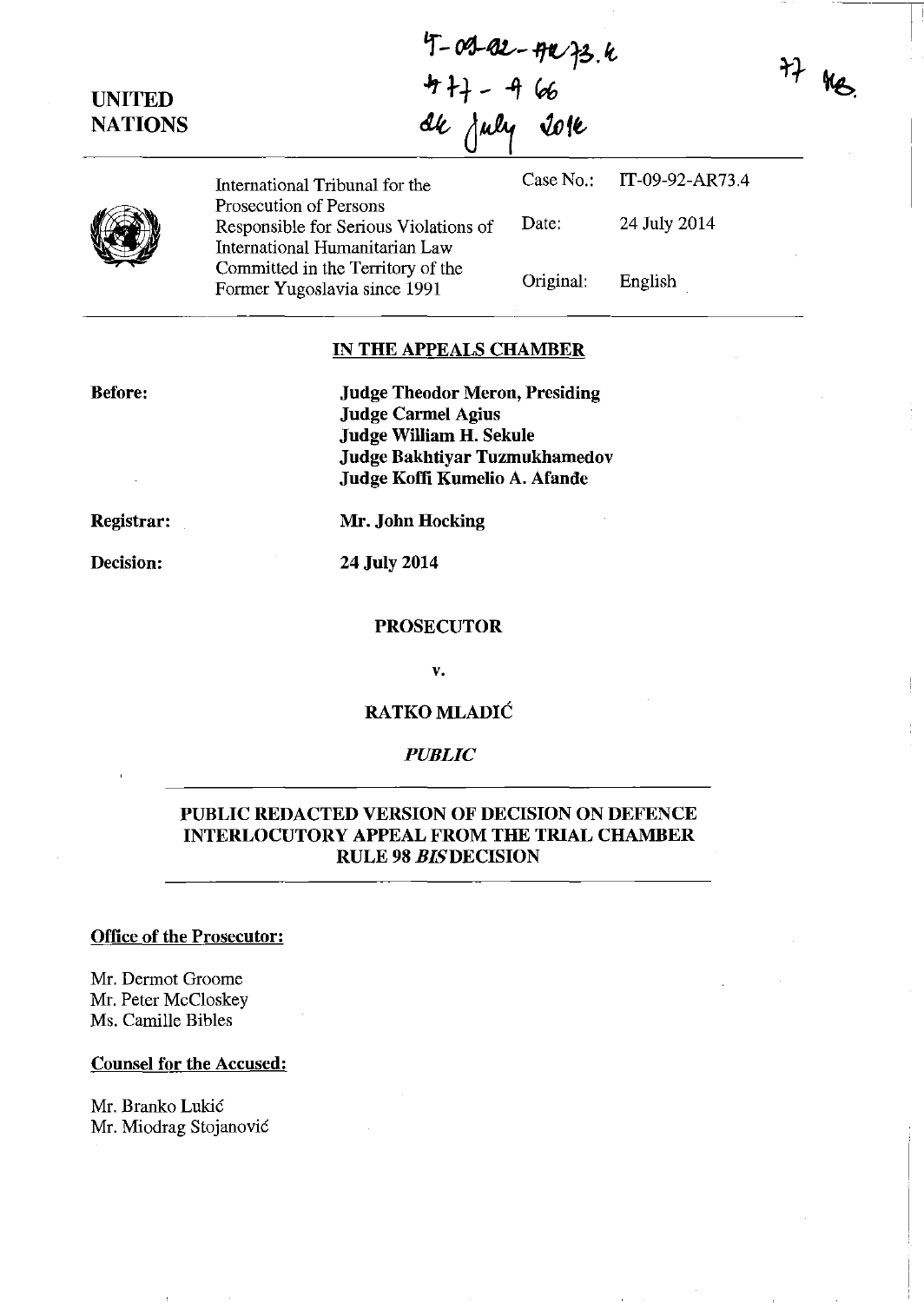1. The Appeals Chamber of the International Tribunal for the Prosecution of Persons Responsible for Serious Violations of International Humanitarian Law Committed in the Territory of the former Yugoslavia since 1991 ("Appeals Chamber" and "Tribunal", respectively) is seised of the confidential "Defence Interlocutory Appeal from the Trial Chamber Decision on the Defence's Request for Acquittal Pursuant to Rule 98bis" filed by Ratko Mladić ("Mladić") on 23 May 2014 ("Appeal"). On 5 June 2014, the Office of the Prosecutor ("Prosecution") filed its Response.

Mladic did not file a reply.

# **I. BACKGROUND**

2. On 15 April 2014, Trial Chamber I of the Tribunal ("Trial Chamber") denied Mladic's request for acquittal pursuant to Rule 98 *his* of the Rules of Procedure and Evidence of the Tribunal ("Rules").<sup>2</sup> On 22 April 2014, Mladic sought certification to appeal the Impugned Decision in relation to Counts 1 and 2 of the Indictment (genocide).<sup>3</sup> On 6 May 2014, the Prosecution filed its response, opposing the request for certification of the Impugned Decision.<sup>4</sup> The Trial Chamber granted Mladić certification to appeal the Impugned Decision on 16 May 2014.<sup>5</sup>

## **II. STANDARD OF REVIEW**

3. The Rules and the Statute of the Tribunal ("Statute") do not specify the standard by which the Appeals Chamber is to review the denial of a motion for acquittal under Rule 98 *his* of the Rules. However, in previous rulings on interlocutory appeals from decisions on Rule 98 *his*  motions, the Appeals Chamber has reviewed trial chambers' legal conclusions to determine whether the trial chamber committed errors of law.<sup>6</sup> Accordingly, the Appeals Chamber will review, as relevant, the Impugned Decision to determine whether the Trial Chamber committed an "error on a question of law invalidating [its] decision". $\frac{7}{1}$ 

<sup>&</sup>lt;sup>1</sup> Prosecution Response to Defence Interlocutory Appeal from the Trial Chamber Decision on the Defence's Request for Acquittal Pursuant to Rule *98bis,* 5 June 2014 (confidential) ("Response").

*<sup>2</sup> Prosecutor* v. *Ratko Mladic,* Case No. IT-09-92-T, T. 15 Apri12014 pp. 20918-20955 ("Impugned Decision").

*<sup>3</sup> Prosecutor* v. *Ratko Mladic,* Case No. IT-09-92-T, Defense Motion for Certification to Appeal the Chamber's Decision on the Defence's Request for Acquittal Pursuant to Rule *98bis,* 22 April 2014 (confidential) ("Motion for Certification"). *See also Prosecutor* v. *Ratko Mladic.* Case No. IT-09-92-PT, Fourth Amended Indictment, 16 December 2011 ("Indictment").

<sup>4</sup>*Prosecutor* v. *Ratko Mladic,* Case No. IT-09-92-T, Prosecution Response to Defence Motion for Certification to Appeal the Chamber's Decision Pursuant to Rule *98bis,* 6 May 2014 (confidential).

*Prosecutor v. Ratko Mladić*, Case No. IT-09-92-T, Decision on Defence Motion for Certification to Appeal the Chamber's Decision under Rule 98 *his,* 16 May 2014 ("Decision on Certification"), para. 7.

*<sup>6</sup> See Prosecutor v. Radovan Karadiic,* Case No. IT-95·5/18-AR73.9, Decision on Appeal from Denial of Judgement of Acquittal for Hostage-Taking, 11 December 2012 *("Karadžić Decision"), para. 6; Prosecutor v. Enver Hadžihasanović and Amir Kubura,* Case No. IT-01-47-AR73.3, Decision on Joint Defence Interlocutory Appeal of Trial Chamber Decision on Rule *98bis* Motions for Acquittal. 11 March 2005, para. 15.

Article 25(1) of the Statute. See also Karadžić Decision, para. 6, *citing Prosecutor v. Ante Gotovina and Mladen Markai',* Case No. IT-06-90-A, Judgement, 16 November 2012, para. 10.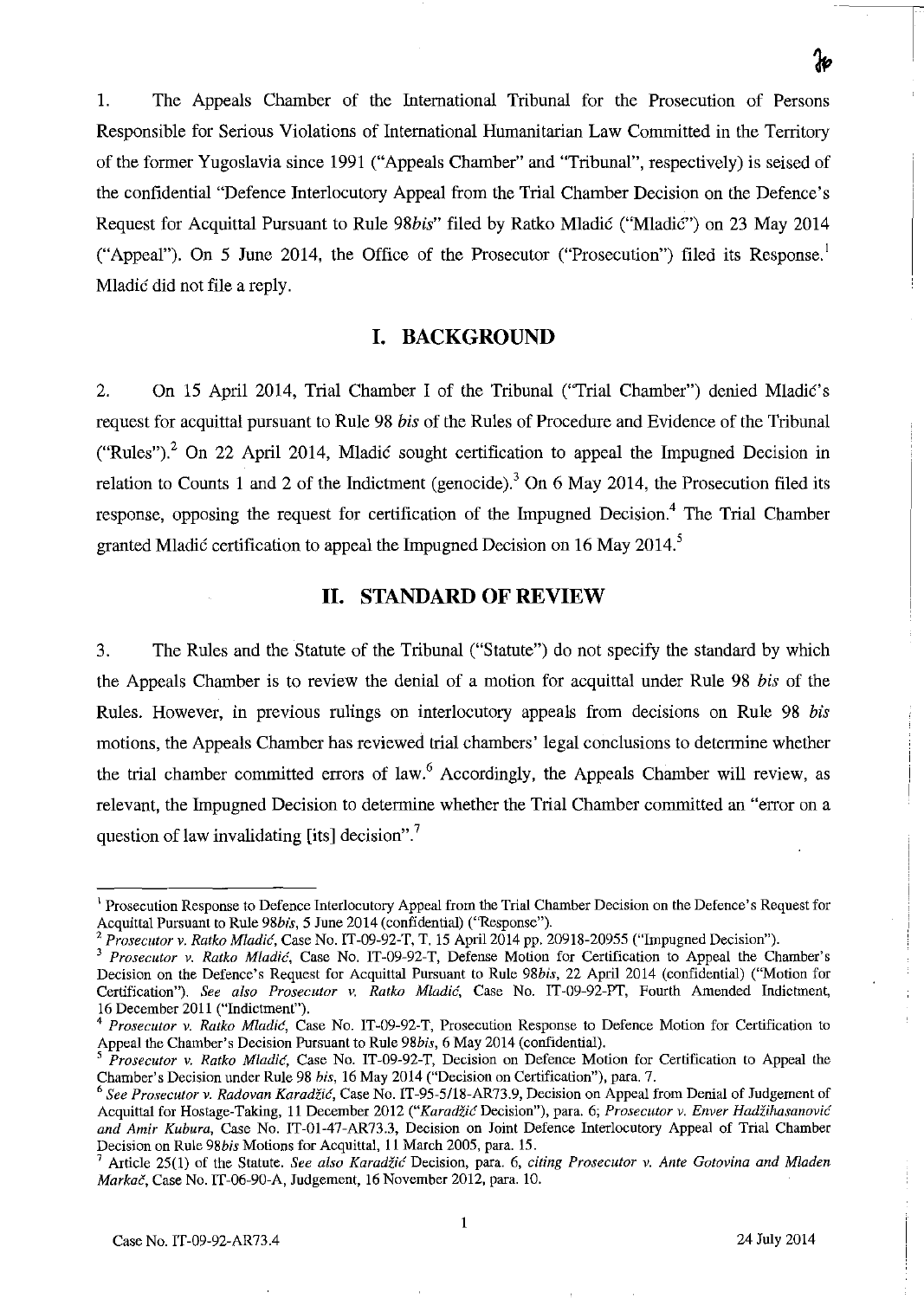### **III. DISCUSSION**

#### **A. Submissions**

4. Mladic submits that the Trial Chamber erred **in** denying his motion for acquittal pursuant to Rule 98 *bis* of the Rules in relation to Counts 1 and 2 of the Indictment (genocide).<sup>8</sup> With respect to the *actus reus,* Mladic asserts that the Trial Chamber failed to address his arguments that no evidence was presented to substantiate a general finding that genocide had been committed in the municipalities,<sup>9</sup> and contends that the Trial Chamber ignored evidence which rebuts the Prosecution's evidence.<sup>10</sup> Moreover, Mladic alleges that the Trial Chamber erred in assessing the evidence in relation to the *actus reus* of genocide, specifically with respect to Prosecution Exhibit P201.<sup>11</sup> Finally, Mladić submits that the Trial Chamber erroneously relied on acts committed by the Skorpions group to uphold the charge of genocide.<sup>12</sup>

5. With respect to the *mens rea,* Mladic alleges that the Trial Chamber erroneously inferred his genocidal intent from the evidence "cited in the hnpugned Decision" and ignored evidence to the contrary referenced by Mladić.<sup>13</sup> According to Mladić, the Trial Chamber failed to provide a reasoned opinion<sup>14</sup> and relied on evidence that was shown to be unreliable and incapable of belief, including that of Prosecution Witnesses RM255 and RM019.<sup>15</sup> Mladić further submits that the Trial Chamber erroneously relied on Prosecution Witness David Harland's testimony to support a finding that Mladić's statements "amounted to a plan to commit genocide", as the Trial Chamber ignored portions of the Witness's testimony that suggest the contrary.<sup>16</sup> Additionally, Mladic asserts that the Trial Chamber "erred by refusing to analyze the lack of evidence as to the destruction of religious sites", which "formed a major part of the Prosecution's Genocide charge".<sup>17</sup> Further, he argues that the Trial Chamber erroneously relied on a statement tendered pursuant to Rule 92 *quater* of the Rules to "support a conviction by itself".<sup>18</sup>

6. MladiC also contends that the Prosecution relied on evidence which, he submits, is insufficient to establish both the *actus reus* of genocide and his genocidal intent, and which the

<sup>13</sup> Appeal, paras 9, 12, 18, 45, 48, 50, 52.

<sup>,</sup> Appeal, p. 26. *See also* Appeal, para. 8.

Appeal, para. 39.

<sup>&</sup>lt;sup>10</sup> Appeal, paras 32, 37-39, 42-43, 53-56.

II Appeal, para. 34.

<sup>&</sup>lt;sup>12</sup> Appeal, paras 54-55.

<sup>14</sup> Appeal, paras 8,10,23,46,51. *See also* Appeal, paras 32-34, 37.

<sup>&</sup>lt;sup>15</sup> Appeal, paras 11, 49, 58-59.

 $^{16}$  Appeal, para. 31.

<sup>17</sup> Appeal, para. 28. *See also* Appeal, paras 29-30.

<sup>18</sup> Appeal, para. 25.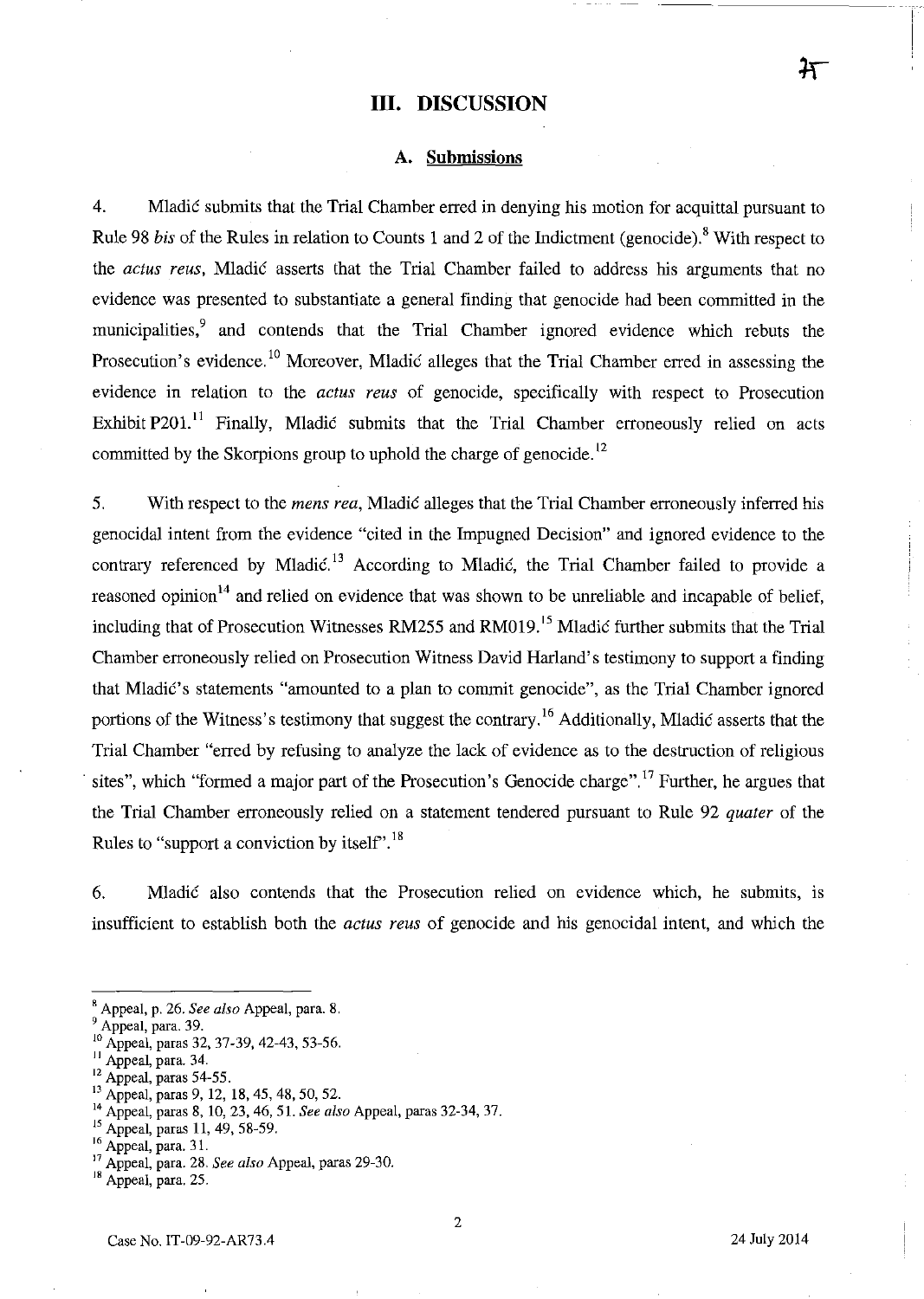Trial Chamber failed to address in the Impugned Decision.<sup>19</sup> Mladić further alleges that the Trial Chamber failed to address his arguments, and properly assess the evidence, in relation to the third form of joint criminal enterprise.<sup>20</sup> Lastly, Mladić submits that trial chambers in other cases declined to find that genocide had been committed in the municipalities or that genocidal intent had been established on the basis of the same evidence.<sup>21</sup>

7. The Prosecution responds that the Trial Chamber correctly applied the standard set forth in Rule 98 *bis* of the Rules and that the Appeal should accordingly be dismissed.<sup>22</sup> It contends, *inter alia,* that Mladić: (i) misconceives the Rule 98 *bis* standard;<sup>23</sup> (ii) fails to show that the evidence relied upon by the Trial Chamber is incapable of belief;<sup>24</sup> and (iii) offers his own interpretation of the evidence without demonstrating that no reasonable trier of fact could have reached the conclusions in the Impugned Decision.<sup>25</sup> The Prosecution further asserts that the Trial Chamber is not bound by the factual findings of trial chambers in other cases.<sup>26</sup> According to the Prosecution, "Mladić's remaining arguments do not relate to the merits of the [Impugned] Decision on Counts 1 and  $2.^{27}$  Lastly, the Prosecution submits that the Appeal exceeds the scope of Mladić's request for certification, which concerned only his genocidal intent and the Trial Chamber's reliance on Witnesses RM255 and RM019. $^{28}$ 

### **B. Analysis**

8. As a preliminary matter, the Appeals Chamber notes that Mladic only sought certification to appeal the Impugned Decision insofar as it related to the Trial Chamber's findings regarding his genocidal intent, and its reliance on Prosecution Witnesses RM255 and RM019.<sup>29</sup> However, the Trial Chamber granted Mladic certification to appeal "the Impugned Decision with respect to Counts 1 and 2 (Genocide)".30 **In** view of the fact that the Trial Chamber did not limit its Decision on Certification to genocidal intent only, the Appeals Chamber will consider the totality of the

21c

<sup>19</sup> Appeal, paras IS, 20-22, 24, 26, 29-30, 32-33, 36-38, 45-47, 49, 51, 53, 57. Mladic refers to, *inter alia,* his own notebooks and statements, Prosecution Witnesses Richard Dannatt, Joseph Kingori, Richard Butler, RM070, and RM511, Prosecution Exhibits P221, P441, P1975, P2243, P2875, and P3076, a report compiled by Andras Janos Riedlmayer, and statements made by Radovan Karadžić.

<sup>20</sup> Appeal, paras 60-64.

 $21$  Appeal, paras 16-17, 19, 40-41. Specifically, Mladic asserts that trial chambers in other cases did not find genocidal intent on the basis of evidence related to the "Six Strategic Objectives", and did not find that genocide had occurred in **the municipalities referenced in the Indictment.** 

<sup>22</sup> Response, para. 1. *See also* Response, paras 5-17, 19-21,24-25,27-29,31,40.

<sup>23</sup> Response, paras 2, 32.

<sup>24</sup> Response, paras 2, 34-36.

<sup>&</sup>lt;sup>25</sup> Response, paras 2, 33.

<sup>&</sup>lt;sup>26</sup> Response, paras 2, 38.

<sup>27</sup> Response, para. 3. *See also* Response, para. 39.

**<sup>28</sup> Response. para. 4.** 

*<sup>29</sup> See* Motion for Certification, paras 3, 12-18, 20-25.

**<sup>30</sup> Decision on Certification, para. 7.**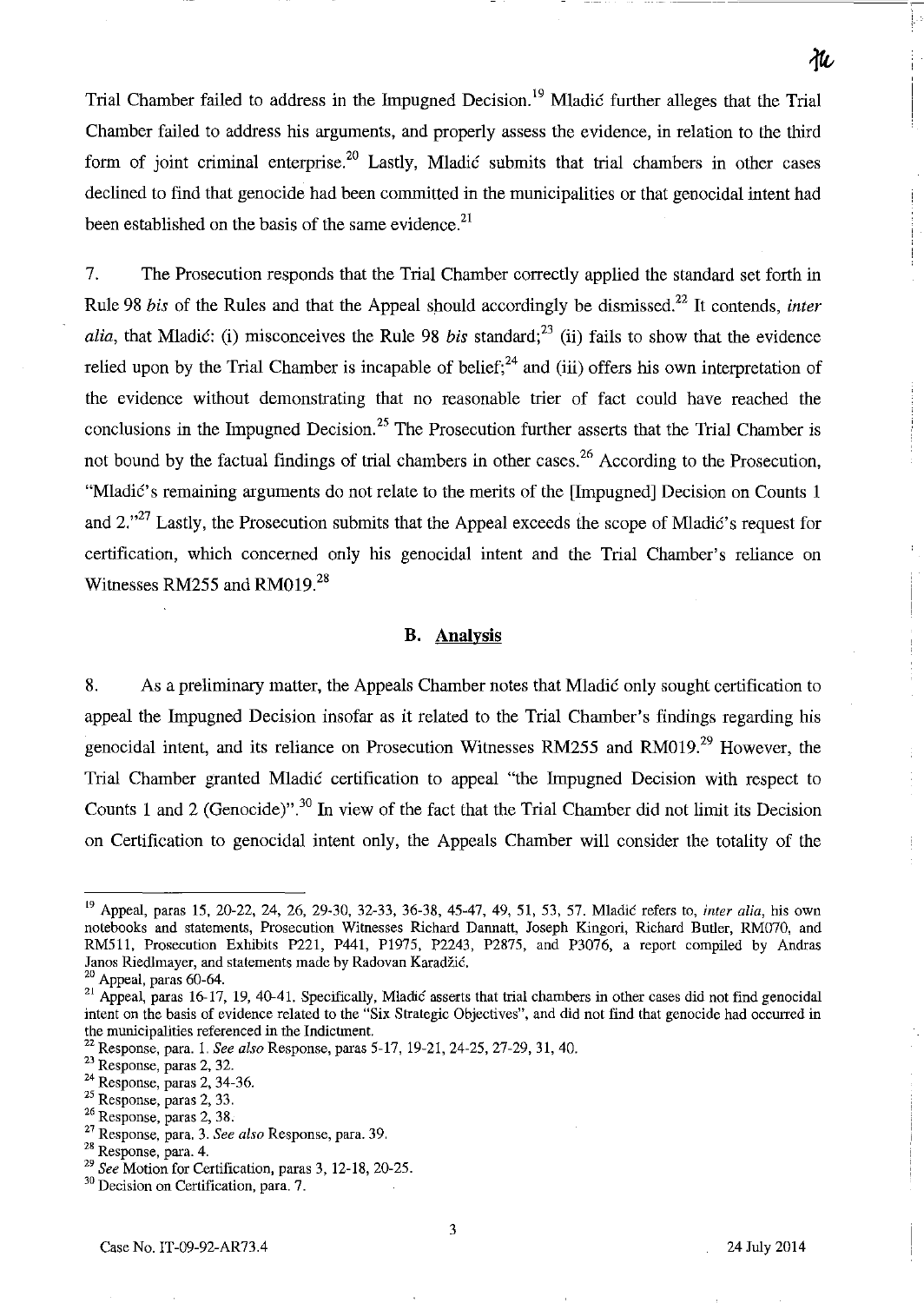Appeal, including Mladic's arguments related to the underlying acts of genocide and the Trial Chamber's failure to address his submissions regarding the extended form of joint criminal enterprise. $31$ 

9. Turning to the merits, the Appeals Chamber notes that the Trial Chamber correctly recalled the applicable law with respect to Rule 98 *bis* proceedings.<sup>32</sup> The Appeals Chamber recalls in this respect that the test to be applied by the trial chamber at the Rule 98 *his* stage is "whether there is evidence (if accepted) upon which a reasonable [trier] of fact *could* be satisfied beyond reasonable doubt of the guilt of the accused on the particular charge in question",  $33$  and not whether an accused's guilt has been established beyond reasonable doubt.<sup>34</sup> Mladic alleges that the Trial Chamber failed to correctly apply the Rule 98 *bis* standard.<sup>35</sup> The Appeals Chamber regards these allegations to be allegations of an error of law.<sup>36</sup>

10. With respect to Counts 1 and 2 of the Indictment, the Trial Chamber found that there was sufficient evidence, taken at its highest, upon which a reasonable trier of fact could find Mladic guilty of genocide pursuant to the basic form of joint criminal enterprise liability.<sup>37</sup> Specifically, Count 1 charges Mladić with genocide, *inter alia*, through his participation in a joint criminal enterprise to permanently remove the Bosnian Muslims and Bosnian Croats from Bosnian Serbclaimed territories in Bosnia-Herzegovina through the commission of crimes set forth in the Indictment. 38 Count 2 charges Mladic with genocide, *inter alia,* through his participation in a joint criminal enterprise to eliminate the Bosnian Muslims in Srebrenica.<sup>39</sup>

#### *1. Actus Reus* of Genocide (Counts 1 and 2)

11. Contrary to Mladić's contention,  $40$  the Trial Chamber expressly stated that there is evidence that acts of genocide took place in the municipalities during the Indictment period. Specifically, the Trial Chamber referred to evidence of: the killings of a number of individuals; crimes of detention

<sup>&</sup>lt;sup>31</sup> The Appeals Chamber notes that the Prosecution responded to Mladić's arguments and accordingly does not suffer any prejudice as a result of the Appeals Chamber's consideration of the Appeal in its entirety. *See* Response, paras 6-15, 37.

<sup>32</sup>*See* T. 15 April 2014 pp. 20922-20923.

*<sup>33</sup> Prosecutor v. Radovan Karadlic,* Case No. IT-95-5/18-AR98bis.l, Judgement, 11 July 2013 *("Karadiic* Judgement"), para. 9, *citing Prosecutor v. Zejnil Delalie, Zdravko Mucic et ai,* Case No. IT-96-21-A, Judgement, 20 February 2001, para. 434 (emphasis in original). *See also Prosecutor v. Goran lelisic,* Case No. IT-95 lO-A, Judgement, 5 July 2001 *("lelisic* Appeal Judgement"), para. 37.

<sup>34</sup>*Karadiic* Judgement, *citing lelisic* Appeal Judgement, para. 56.

<sup>&</sup>lt;sup>35</sup> See generally Appeal.

**<sup>36</sup>***See supra,* **para. 3, fn. 7.** *See also Prosecutor* **v.** *Enver HadZihasanovic and Amir Kubura,* **Case No. IT-Ol-47-A,**  JUdgement, 22 April 2008, paras 47-72 (dismissing Hadzihasanovic's relevant grounds of appeal relating to the application of Rule 98 *his* on legal bases).

<sup>3</sup>*See* T. 15 April 2014 pp. 20939, 20947-20948, 20954-20955.

<sup>38</sup>*See* Indictment, paras 35-39.

<sup>39</sup>*See* Indictment, paras 40-46.

<sup>40</sup>*See* Appeal, para. 39.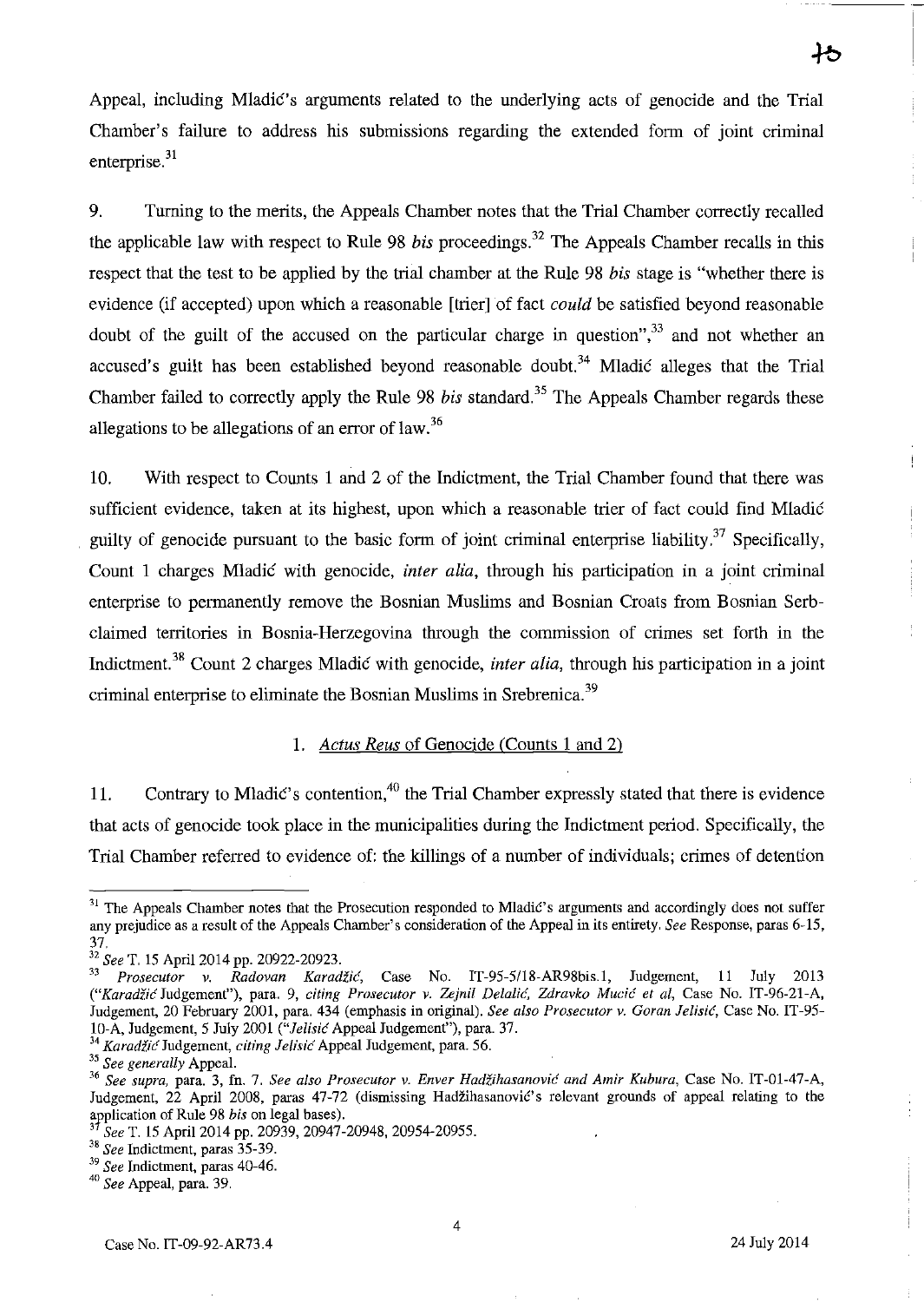and cruel and inhumane treatment, including rape and other acts of sexual violence, causing serious bodily or mental harm; and conditions calculated to bring about the physical destruction of Bosnian Muslims and/or Bosnian Croats.<sup>41</sup> Similarly, the Impugned Decision reflects that the Trial Chamber discussed various pieces of evidence that acts of genocide took place in Srebrenica during the Indictment period.<sup>42</sup>

12. The Appeals Chamber recalls that trial chambers enjoy considerable discretion in explaining their reasoning in relation to both legal and factual issues.43 The Appeals Chamber further recalls that a trial chamber is not required to refer to the testimony of every witness or every piece of evidence on the trial record in a rendered decision.<sup>44</sup> In this context, the Appeals Chamber considers Mladic's alternative interpretations of the evidence and references to other exhibits not explicitly relied upon by the Trial Chamber insufficient to invalidate the Impugned Decision.<sup>45</sup>

13. Turning to MladiC's arguments regarding the assessment of evidence in relation to Count I, the Appeals Chamber is not persuaded by Mladić's assertion that Prosecution Exhibit P201 only discusses the visit of the International Red Cross to the detention camps, and does not demonstrate that he personally exercised control over various detention camps, as the Trial Chamber inferred from this exhibit.<sup>46</sup> The Appeals Chamber finds that Mladic merely presents an alternative interpretation of the evidence without showing that no reasonable trier of fact could have found, taking the evidence at its highest, that he implemented measures to carry out the objective of the joint criminal enterprise as charged in Count 1. Mladić's arguments in this regard are accordingly dismissed.

14. Lastly, the Appeals Chamber is not convinced by Mladić's submission that the Trial Chamber erroneously relied on acts committed by the Skorpions group to uphold the charge of genocide 47 A review of the Impugned Decision reflects that the Trial Chamber did not discuss the

<sup>41</sup>*See* T. 15 Apri12014 pp. 20930-20932, 20935-20939.

<sup>42</sup>*See* T. 15 April 2014 pp. 20930, 20932-20935, 20939.

<sup>&</sup>lt;sup>43</sup> Karadžić Judgement, para. 85, *citing Prosecutor v. Miroslav Kvočka et al.*, Case No. IT-98-30/1-A, Judgement, 28 February 2005 *("Kvoi'ka et al.* Appeal Judgement"), paras 23-24; *Prosecutor v. Tihomir Bla.fkid,* Case No. IT-95-14- A, Judgement, 29 July 2004 *("Bla.fkic* Appeal Judgement"), para. 380.

*<sup>44</sup> Cf Emmanuel Rukundo v. The Prosecutor,* Case No. ICTR-2001-70-A, Judgement, 20 October 2010 *("Rukundo*  Appeal Judgement"), para. 102; *Simeon Nchamihigo v. The Prosecutor,* Case No. ICTR-2001-63-A, Judgement, 18 March 2010 *("Nchamihigo* Appeal Judgement"), para. 121; *Franrois Karera v. The Prosecutor,* Case No. ICTR-01-74- A, Judgement, 2 February 2009 ("Karera Appeal Judgement"), para. 20, *citing Kvočka et al.* Appeal Judgement, para. 23.

*<sup>45</sup>*Cf *Prosecutor v. Momi'ilo Krajisnik,* Case No. IT-00-39-A, Judgement, 17 March 2009 *("Krajisnik* Appeal Judgement"), para. 141.

*<sup>46</sup> See* Appeal, para. 34. *See also* T. 15 April 2014 p. 20945.

<sup>47</sup>*See* Appeal, paras 54-56.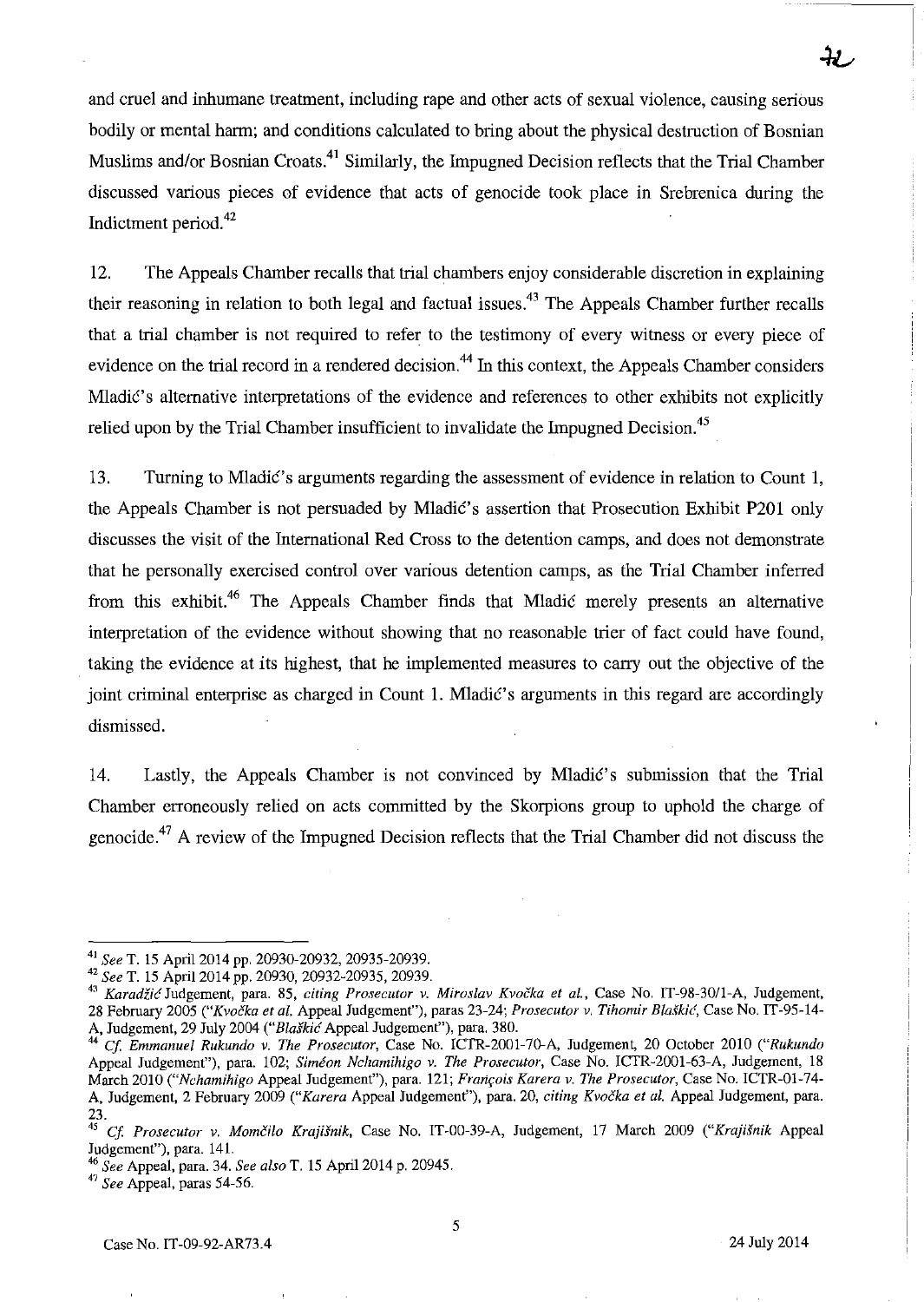acts committed by the Skorpions group in finding that there was evidence capable of supporting a conviction for genocide.<sup>48</sup> Mladic's arguments in this regard are therefore dismissed.

#### 2. Genocidal Intent (Counts 1 and 2)

15. Turning to Mladic's submissions regarding his genocidal intent, the Appeals Chamber recalls that, in the absence of direct evidence, the *mens rea* of genocide can be established by circumstantial evidence. 49 When inferring genocidal intent from circumstantial evidence, relevant factors to be considered could include the general context, the perpetration of other culpable acts systematically directed against the same group, the scale of atrocities committed, the systematic targeting of victims on account of their membership in a particular group, the repetition of destructive and discriminatory acts, and the existence of a plan or policy.<sup>50</sup>

16. The Impugned Decision reflects that the Trial Chamber referred to a number of pieces of evidence to infer that Mladic shared the intent to commit genocide pursuant to the basic form of joint criminal enterprise liability, as charged in Counts 1 and 2 of the Indictment. Specifically, when discussing Count 1, the Trial Chamber referred to, *inter alia,* intercepted telephone conversations, in which Mladic stated that: (i) he would "order the shelling of the entire Bihac"; (ii) "the whole of Bosnia will burn if I start to 'speak'"; and (iii) he would use heavy artillery weapons on a "densely populated area" if his demands to cease combat activities were not met.<sup>51</sup> The Trial Chamber further referred both to witness testimony in support of its finding that Mladic knew of the crimes that were being committed and to a meeting recorded by international observers, which reflect that Mladic stated that "he would kill everyone in the eastern enclaves except for children", "unless 22 Serb prisoners of war in the Goražde pocket were returned.<sup>552</sup> Lastly, the Trial Chamber referred to evidence adduced in relation to the crimes of detention and cruel and inhumane treatment, as evidence also providing "information on the perpetrators' genocidal intent",<sup>53</sup> which could be imputed to Mladic as an alleged member of the joint criminal enterprise.

17. With respect to Count 2, the Trial Chamber referred to, *inter alia,* video footage of Mladic walking through Srebrenica town with Serb forces, referring to "Serb Srebrenica" and stating "[w]e

*<sup>48</sup> See generally* Impugned Decision.

*<sup>49</sup> Karadiic* Judgement, para. 80, *citing Sylvestre Gacumbitsi* v. *The Prosecutor,* Case No. ICTR-200l-64-A, Judgement, 7 July 2006, para. 40. *See also Georges Anderson Nderubumwe Rutoganda* v. *The Prosecutor,* Case No. ICTR-96-3-A, Judgement, 26 May 2003, para. 525.

<sup>&</sup>lt;sup>3</sup> Karadžić Judgement, para. 80, *citing Jelisić* Appeal Judgement, paras 47-48.

<sup>51</sup> T. 15 April 2014 pp. 20946-20947.

<sup>52</sup> T. IS April 2014 p. 20946.

<sup>53</sup> T. IS April 2014 p. 20939. *See also* T. IS April 2014 pp. 20935-20936 (discussing evidence regarding the rape and beating of girls by Serb soldiers), 20936-20938 (discussing evidence of the inhumane treatment of prisoners detained in camps in the municipalities), 20941·20944 (discussing evidence regarding the promulgation of the Six Strategic Objectives, and regarding the resultant large-scale expUlsion of the non-Serb population from the municipalities).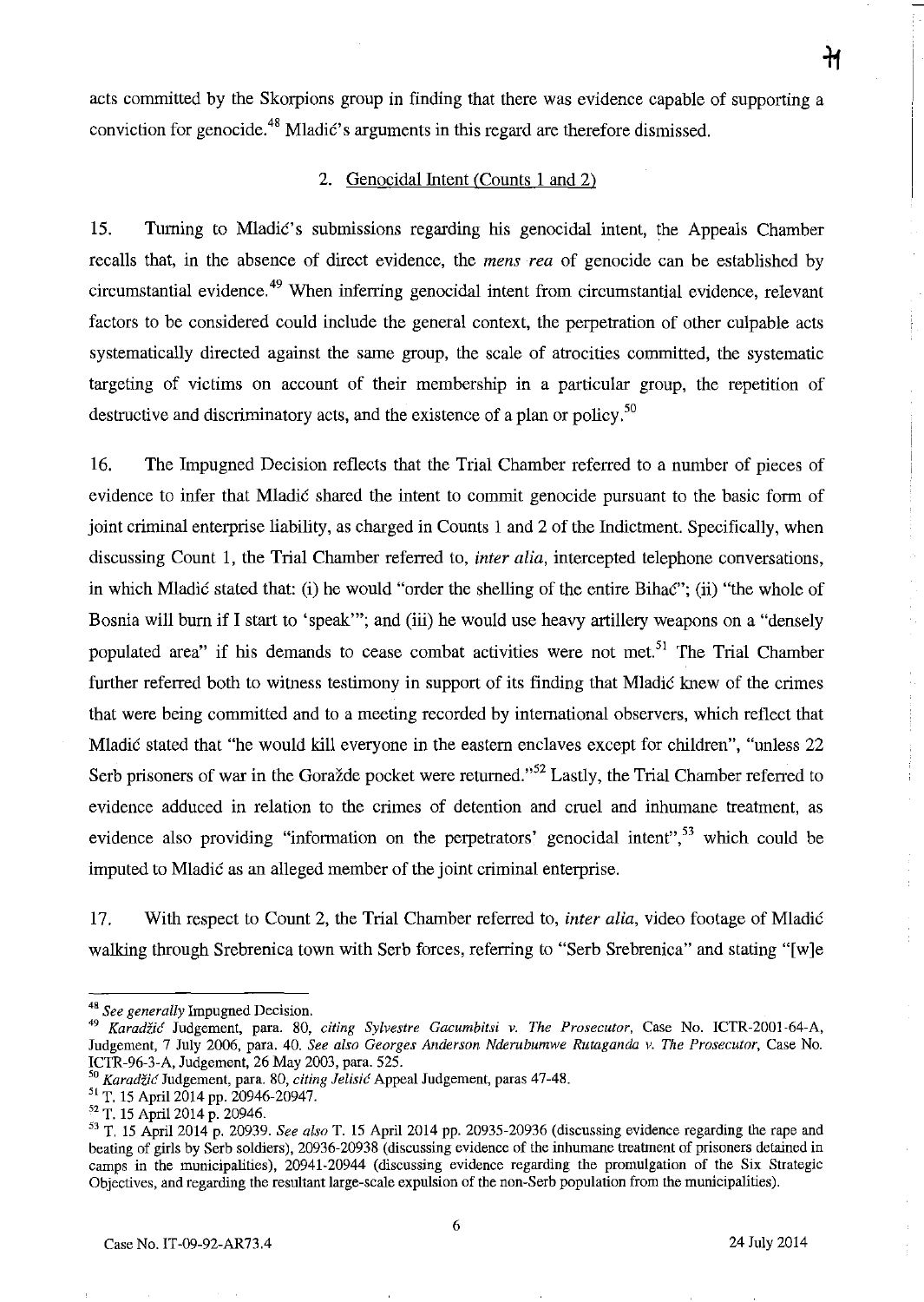give this town to the Serb people as a gift", and that "the time has come to take revenge on the Turks".54 The Trial Chamber further discussed evidence provided by Witness Momir Nikolic that, when he asked Mladić about the fate of the prisoners they encountered at a crossroad, Mladić smiled and made a sweeping gesture with his right hand from left to right approximately at the

middle of his body. 55

18. The Appeals Chamber recalls that pursuant to Rule 98 *his* of the Rules, the Prosecution's evidence is assumed to be credible and is taken at its highest,<sup>56</sup> and that a judgement of acquittal shall be entered only if there is "no evidence capable of supporting a conviction".<sup>57</sup> Based on the totality of the evidence discussed in relation to Counts 1 and 2, the Appeals Chamber considers that the Trial Chamber did not err in finding that a reasonable trier of fact could have concluded that, taken at its highest, there was sufficient evidence to infer that Mladic possessed genocidal intent. Mladić's arguments in this regard are therefore dismissed.

19. The Appeals Chamber further is not persuaded by Mladić's contention that the Trial Chamber failed to provide a reasoned opinion, in particular, by not addressing Mladic's alternative interpretations of the evidence or additional exhibits.<sup>58</sup> The Appeals Chamber recalls that trial chambers enjoy considerable discretion in explaining their reasoning in relation to both legal and factual issues. 59 The Appeals Chamber further recalls that a trial chamber is not required to refer to the testimony of every witness or every piece of evidence on the trial record in a decision rendered.<sup>60</sup> The Appeals Chamber notes that the Trial Chamber expressly stated that it considered all the evidence on the record, but, in light of the "volume of evidence" before it, only referred to "a focused selection" of evidence it considered relevant for the purposes of deciding the motion for acquittal.<sup>61</sup> As set out above, the Trial Chamber identified the evidence it considered relevant to the determination as to whether the Prosecution adduced sufficient evidence, taken at its highest, to infer Mladić's genocidal intent.  $62$  In this context, the Appeals Chamber dismisses Mladić's arguments. 63

Ю

<sup>54</sup> T. 15 April 2014 p. 20953. According to a witness cited by the Trial Chamber. "Turks" was used to refer to Bosnian Muslims and was often considered a derogatory term. *See* T. 15 April 2014 p. 20953.

<sup>55</sup> T. 15 April 2014 pp. 20953-20954.

*<sup>&</sup>quot; Karadiic* Judgement, para. 49; *lelisic* Appeal Judgement, para. 55.

<sup>57</sup>Rule 98 *bis* of the Rilles. *See also Karadiic* Judgement, para. 49.

**<sup>5</sup>ft** *See supra,* **para. 5.** 

*<sup>59</sup> Karadiic* Judgement, para. 85, *citing Kvocka et al.* Appeal Judgement, paras 23-24; *Blaskic* Appeal Judgement, para. 380.

*<sup>60</sup> Cf Rukundo* Appeal Judgement, para. 102; *Nchamihigo* Appeal Judgement, para. 121; *Karera* Appeal Judgement, para. 20, *citing Kvočka et al*. Appeal Judgement, para. 23.

<sup>&</sup>lt;sup>1</sup> T. 15 April 2014 p. 20929.

<sup>62</sup>*See supra,* paras 16-17.

<sup>63</sup>*Cf Krajisnik* Appeal Judgement, para. 141.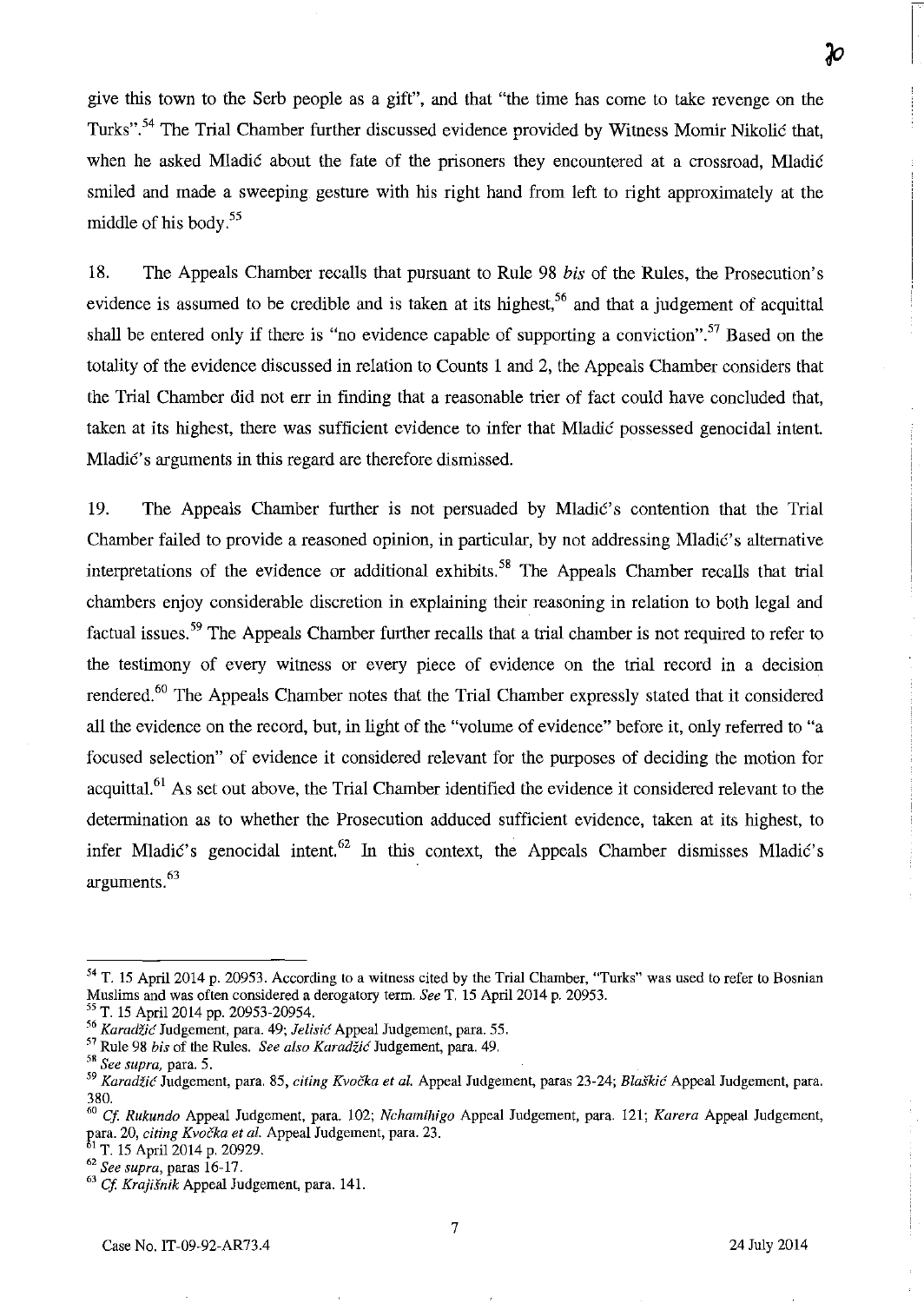20. Turning to Mladic's submissions regarding Prosecution Witnesses RM255 and RM019, the Appeals Chamber is not convinced that the Trial Chamber erred in relying on their evidence in reaching the Impugned Decision. The Appeals Chamber recalls that pursuant to Rule 98 *bis* of the Rules, a trial chamber is required to "assume that the prosecution's evidence [is] entitled to credence unless incapable of belief' and "take the evidence at its highest". 64 **In** these circumstances, the Trial Chamber correctly considered that it would "not concern itself with issues of credibility or reliability unless a witness is so lacking in credibility and reliability that no reasonable Chamber could find him or her credible or reliable".<sup>65</sup>

21. With respect to Prosecution Witness RM255 , the Appeals Chamber is not persuaded by Mladić's submissions that the Witness's testimony is contradicted by other evidence on the record, and that the Prosecution indicated that the Witness "was not to be relied upon".<sup>66</sup> The Appeals Chamber notes that the Prosecution did not state that Witness RM255 was unreliable, but instead. appeared to have indicated that it would not rely on his testimony to establish Mladić's presence at a crime scene.<sup>67</sup> A review of the Impugned Decision reflects that the Trial Chamber did not rely on Witness RM255's evidence concerning Mladić's presence at the crime scene.<sup>68</sup> Additionally, the Appeals Chamber considers Mladic's alternative interpretations of the evidence insufficient to demonstrate that Witness RM255 is so lacking in credibility or reliability that his testimony is incapable of belief.

22. Similarly, the Appeals Chamber is not persuaded by Mladić's assertion that Witness RM019 is incapable of belief,  $[REDACTED]$ <sup>69</sup>  $[REDACTED]$ <sup>70</sup>  $[REDACTED]$ <sup>71</sup> In these circumstances, the Appeals Chamber considers that Mladić has failed to demonstrate that, taken at its highest, Witness RM019's evidence is incapable of belief. Mladić's submissions are therefore dismissed.

23. The Appeals Chamber is also not persuaded that the Trial Chamber erred by relying on Prosecution Witness David Harland's testimony in considering that Mladic's statements "amounted to a plan to commit genocide", as alleged by Mladić.<sup>72</sup> The Appeals Chamber notes that the Trial Chamber referred to Witness Harland's testimony in concluding that there is evidence capable of

<sup>68</sup>*See* T. 15 Apri120l4 pp. 20934-20935.

<sup>64</sup>*lelisic* Appeal Judgement, para. 55.

<sup>65</sup> T. 15 April 2014 p. 20923.

<sup>66</sup> Appeal, paras 11, 58.

*<sup>67</sup> See* Response, para. 35, *citing Prosecutor v. Ratko Mladic,* Case No. IT-09-92-T, T. 19 July 2012 pp. 1177-1180.

<sup>&</sup>lt;sup>69</sup> Appeal, para. 59, referring to Prosecutor v. Ratko Mladić, Case No. IT-09-92-T, Deputy Registrar's Submission Pursuant to Rule 33(8) of the Rules in Compliance with the Order Dated 6 December 2012, 22 January 2013 (confidential). *See also* Appeal, paras 11,58.

*<sup>70</sup> Prosecutor v. Ratko MladiL',* Case No. IT-09-92-T, T. 6 December 2012 p. 5901 (closed session). *See also* Response,  $\frac{1}{71}$  ara. 36.

<sup>1</sup>*Prosecutor v. Ratko Mladic,* Case No. IT-09-92-T, Deputy Registrar's Submission Pursuant to Rule 33(8) of the Rules in Compliance with the Order Dated 6 December 2012, 22 January 2013 (confidential).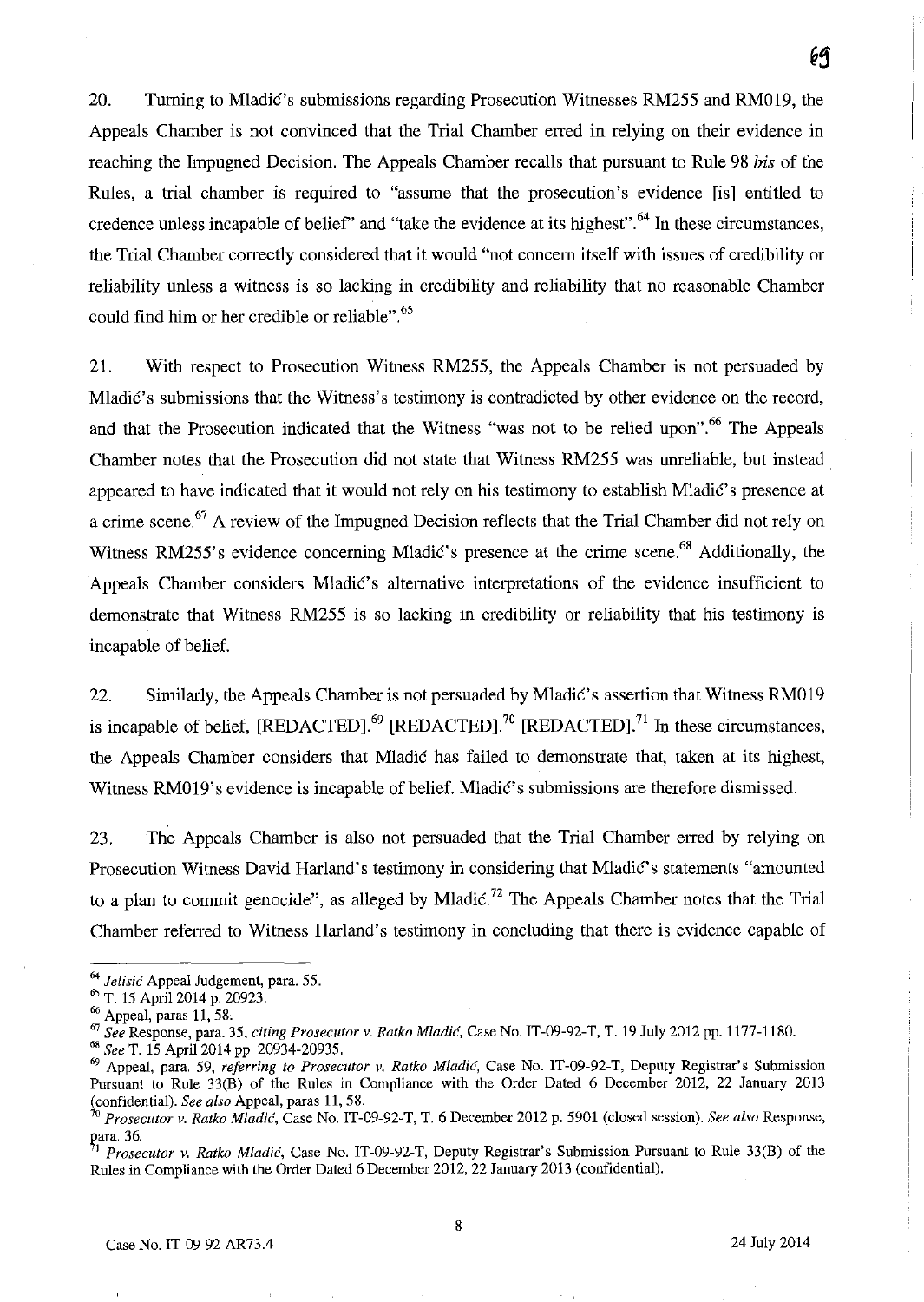supporting a finding that Mladic possessed genocidal intent, but not that his statements amounted to a plan to commit genocide.<sup>73</sup> The Appeals Chamber accordingly considers Mladic's submission that the Trial Chamber "ignore[d]" Witness Harland's testimony that Mladić's words "weren't really statements of plans" to be without merit.<sup>74</sup>

24. The Appeals Chamber further is not persuaded that the Trial Chamber erred by failing to "analyze the lack of evidence as to destruction of religious sites."<sup>75</sup> A review of the Impugned Decision reflects that the Trial Chamber did not consider it necessary to discuss the destruction of religious sites, which comprised "one of seven underlying acts of persecution for the municipalities part of the case".<sup>76</sup> The Appeals Chamber finds no error in this approach given that the Trial Chamber expressly considered other evidence, taken at its highest, to be capable of supporting the relevant counts.<sup>77</sup> Mladić's submissions in this regard are dismissed.

25. Turning to Mladić's contention that the Trial Chamber erroneously relied on a statement tendered pursuant to Rule 92 *quater* of the Rules to "support a conviction by itself', 78 the Appeals Chamber emphasises that the Trial Chamber did not "convict" Mladic of genocide, but established that a reasonable trier of fact, taking the Prosecution evidence at its highest, *could* be satisfied beyond reasonable doubt of Mladić's guilt.<sup>79</sup> Moreover, the Trial Chamber reached this conclusion after referring to other evidence, in addition to the Rule 92 *quater* statement.<sup>80</sup> In this context, the Appeals Chamber considers that the Trial Chamber, taking the evidence at its highest, correctly relied on the statement in support of its findings in the Impugned Decision.

#### 3. Prosecution evidence not relied upon by the Trial Chamber

26. The Appeals Chamber considers that Mladic's challenges to Prosecution evidence, upon which the Trial Chamber did not rely in the Impugned Decision, are without merit.<sup>81</sup> The Appeals Chamber recalls that a trial chamber is not required to refer to the testimony of every witness or every piece of evidence on the trial record in a decision rendered.<sup>82</sup> The Appeals Chamber further recalls its finding that the Trial Chamber did not err in relying on the evidence discussed in the Impugned Decision, taken at its highest, to conclude that a reasonable trier of fact could find that

 $72$  Appeal, para. 31.

<sup>73</sup>*See* T. IS April 2014 p. 20946.

 $14$  Appeal, para. 31.

<sup>15</sup> Appeal, para. 28. *See* T. IS Apri12014 p. 20925.

<sup>16</sup> T. IS April 2014 p. 20925.

*<sup>17</sup> See supra.* paras 11, 16-17, 19.

 $78$  Appeal, para. 25.

<sup>79</sup>*See* T. IS April 2014 pp. 20954-20955.

BO *See supra.* paras 16-17, 19. *See aLw* T. IS Apri12014pp. 20941-20944.

B\ *See supra.* para. 6, fn. 19.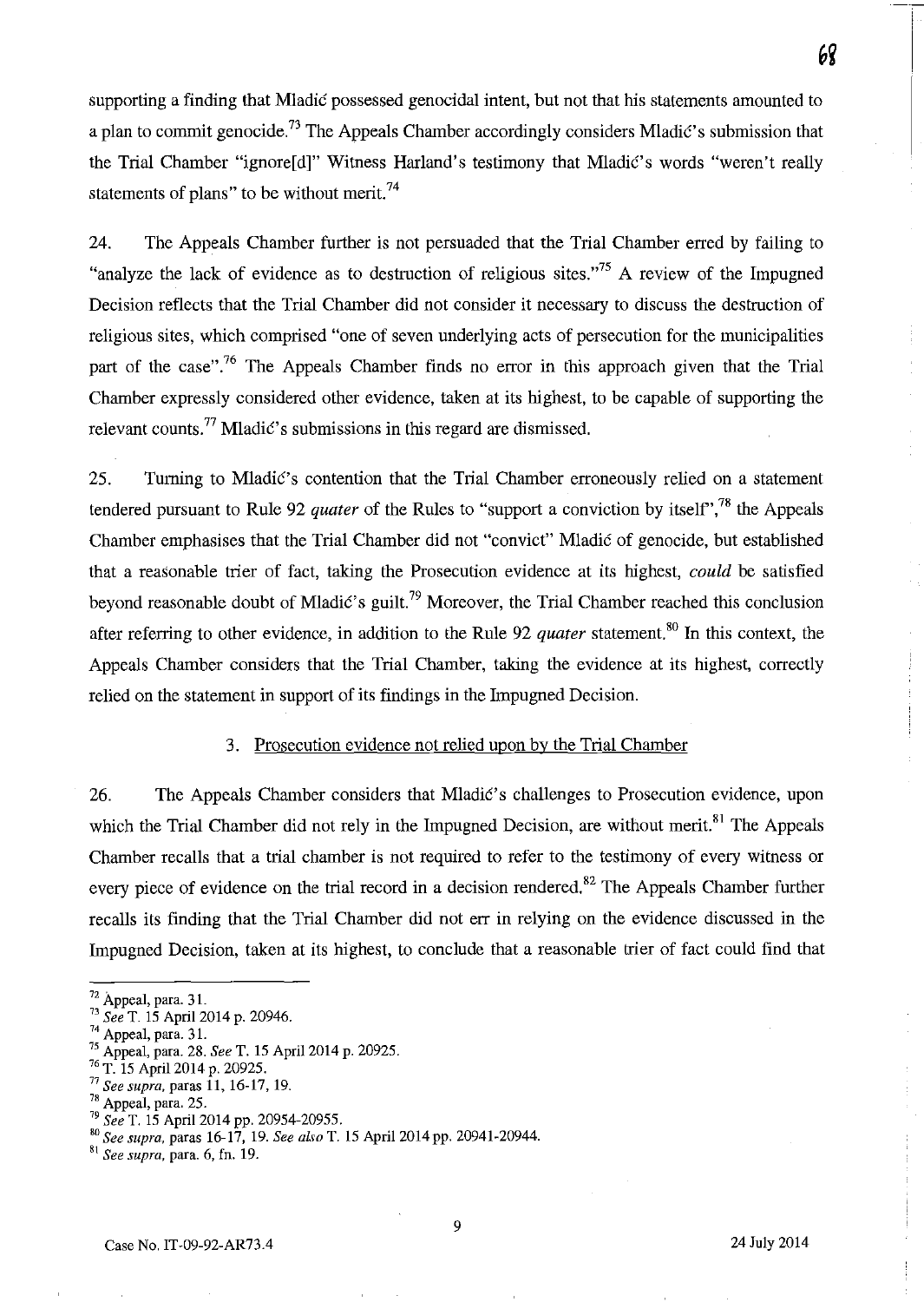underlying acts of genocide had been committed and that Mladic possessed genocidal intent.<sup>83</sup> Mladić's submissions regarding Prosecution evidence not relied upon by the Trial Chamber are accordingly dismissed.

## 4. Extended form of joint criminal enterprise liability

27. The Appeals Chamber is not convinced by Mladić's contention that the Trial Chamber was required to address his responsibility for Counts I and 2 pursuant to the extended form of joint criminal enterprise liability. 84 The Appeals Chamber recalls that the Trial Chamber found that there was sufficient evidence, taken at its highest, upon which a reasonable trier of fact could find Mladić guilty of genocide pursuant to the basic form of joint criminal enterprise.<sup>85</sup> Further, the Indictment reflects that Mladic's responsibility for genocide pursuant to the extended form of joint criminal enterprise liability is charged as an alternative to his responsibility pursuant to the basic form of joint criminal enterprise liability.<sup>86</sup> In this context, the Trial Chamber was not required to consider Mladić's responsibility for Counts 1 and 2 on the alternative basis of the extended form of joint criminal enterprise liability.

## 5. Factual findings by other trial chambers

28. Lastly, insofar as Mladic relies on factual findings by other trial chambers in support of his contention that the Trial Chamber erred in the Impugned Decision, the Appeals Chamber recalls that decisions of trial chambers have no binding force on each other. 87 **In** this respect, the Appeals Chamber underscores that factual findings made in a case before the Tribunal are binding only for the individual accused in that specific case.<sup>88</sup> Accordingly, Mladić's submissions in this regard are dismissed.

<sup>82</sup>*q. Rukundo* Appeal Judgement, para. 102; *Nchamihigo* Appeal Judgement, para. 121; *Karera* Appeal Judgement, para. 20, *citing Kvočka et al.* Appeal Judgement, para. 23.

<sup>3</sup>*See supra,* paras 10, 16·17.

<sup>84</sup>*See* Appeal, paras 60-64.

*<sup>&</sup>quot;.See* T. 15 April 2014 pp. 20939, 20947-20948, 20954-20955.

<sup>86</sup>*See* Indictment, paras 39, 42.

<sup>87</sup>*Prosecutor* v. *Milan Lukic and Sredoje Lukic,* Case No. *IT-98-32/1-A,* Judgement, 4 December 2012, para. 260.

*<sup>&</sup>quot; See Karadiic* Judgement, para. 94, *citing Prosecutor v. Ante Gotovina and Mladen Markac,* Case No. IT-06-90-A, Decision on Motion to Intervene and Statement of Interest by the Republic of Croatia, 8 February 2012, para. 12.